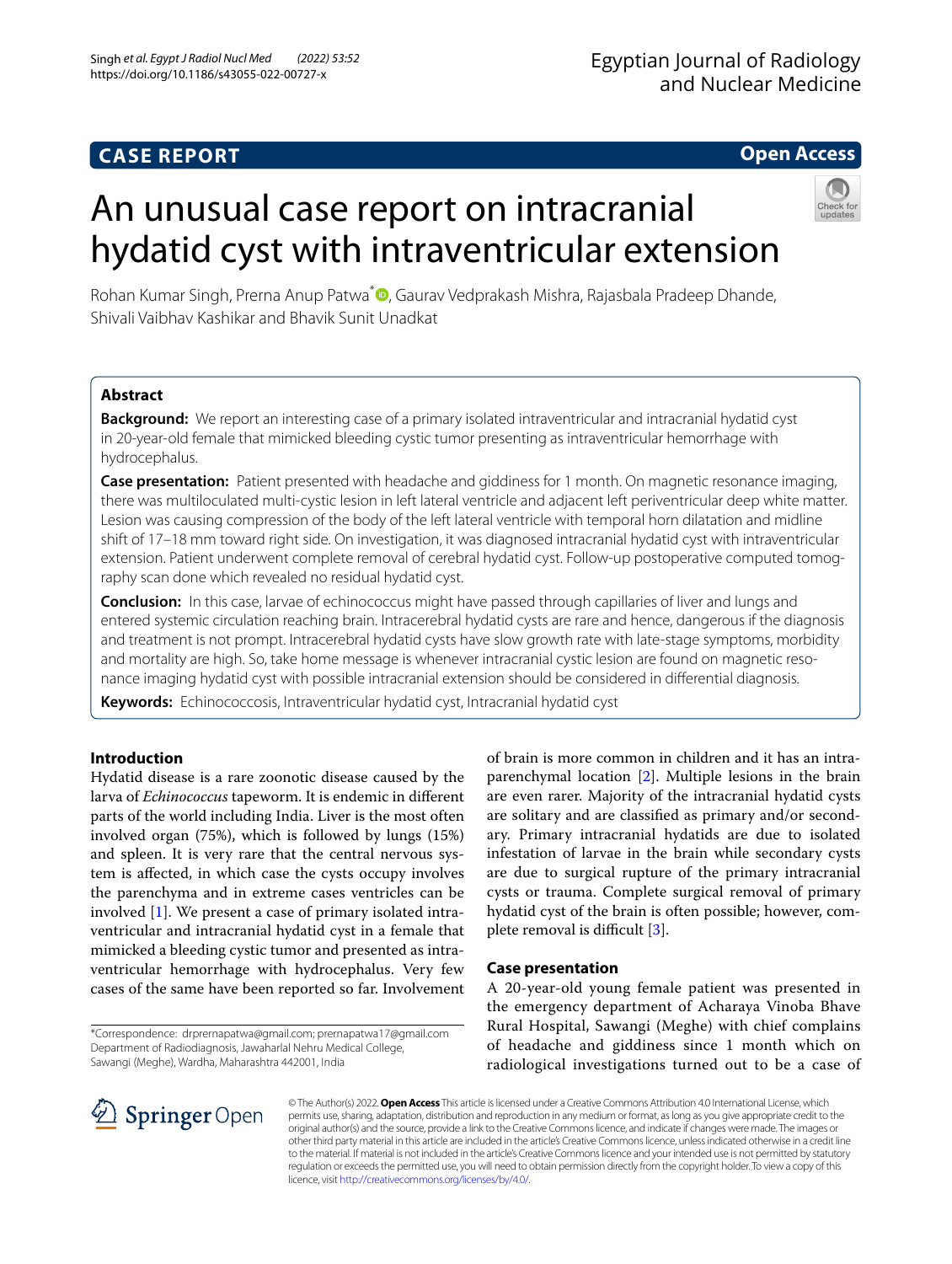

<span id="page-1-0"></span>in left lateral ventricle and adjacent periventricular deep white matter. FLAIR shows perilesional edema



<span id="page-1-2"></span>cystic lesion with calcifcations and multiple cystic lesions



<span id="page-1-1"></span>intracranial hydatid cyst with intraventricular extension. On careful history-taking from the informant (mother) and the patient herself, there was no loss of consciousness, seizure, nausea and vomiting. The vital signs were normal and on admission the patient's Glasgow Coma Score (GCS) was E4 V5 M6–15/15. Ultrasound scan of abdomen and pelvis and chest X-ray were normal. On magnetic resonance imaging (Figs. [1](#page-1-0), [2\)](#page-1-1), there were multiloculated multicystic lesions in left lateral ventricle and in the adjacent left periventricular deep white matter. The lesions had multiple rounded cystic components which were T2-hyperintense and T1-hypointense with T2-hypointense wall. On postcontrast study, the lesion showed mild septal and wall enhancement. The lesion was causing compression of body of lateral ventricle with temporal horn dilatation and associated signifcant rightward midline shift of 17–18 mm, perilesional edema and mild descending trans-tentorial herniation. Rest of the cerebral parenchyma showed normal gray white matter diferentiation. NCCT scan revealed heterogenous cystic lesion with calcifications (Fig. [3](#page-1-2)). On physical examination, the pupils were reacting to light and cranial nerves



<span id="page-1-3"></span>were normal. The power in all four limbs was 5/5 with normal tone normal refexes with no meningeal signs. There was no history of contact with pet animal and herds. On histopathology, the lesion was diagnosed as hydatid disease (Fig. [4](#page-1-3)). On magnetic resonance imaging, it was initially misdiagnosed as pilocytic astrocytoma as there were cystic lesions extending into the ventricles with few solid components. A course of albendazole was given to the patient before operation for intracranial tension reduction. After completion of the course of albendazole, the patient underwent total surgical removal of cerebral hydatid cyst. Postoperative computed tomography scan done for follow up revealed no residual hydatid cyst with no adverse or unanticipated events (Fig. [5\)](#page-2-0).

A fowchart of timeline is given fowchart below.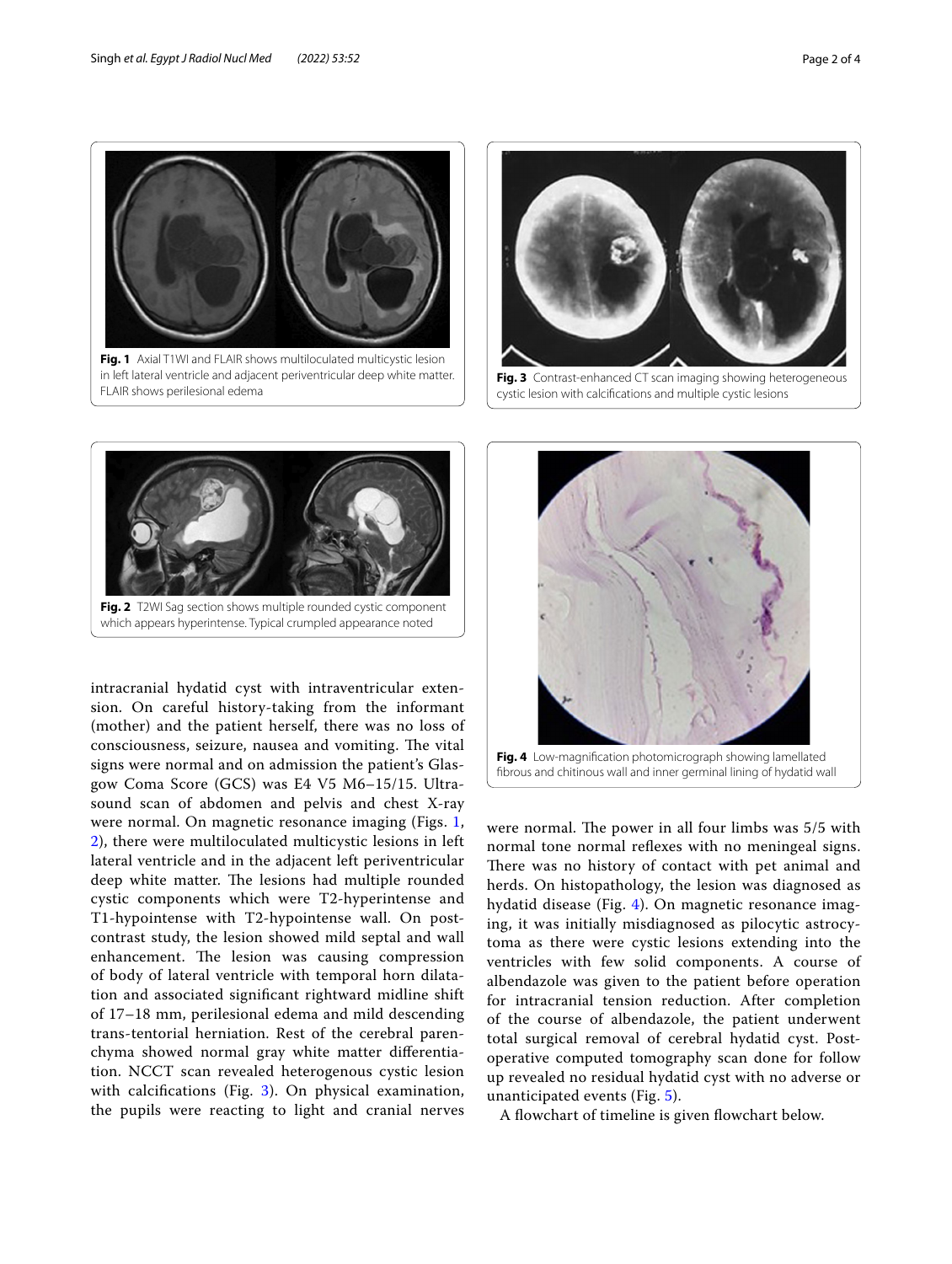



## <span id="page-2-0"></span>**Discussion**

Echinococcosis is a zoonotic disease caused by the larva of tapeworm Echinococcus. All four species of echinococcus documented in the literature are involved in the etiology of human infection namely—Echinococcus granulosus (cystic hydatid disease), Echinococcus multilocularis (alveolar hydatid disease), Echinococcus vogeli, and Echinococcus oligarthus [\[4](#page-3-3)]. In their reproductive cycle, humans are an accidental intermediate host. Liver (59–75%) is the most common site involved. This is followed by lung  $(27%)$ , kidney  $(3%)$ , bone  $(1-4%)$ , and brain (1–2%) which is a least afected organ. Various distant unusual anatomic locations like the heart, spleen, pancreas, ovaries, parametrium, pelvis, omentum, thyroid, orbit or retroperitoneum, and muscles are also seen to be involved [[3\]](#page-3-2). Defnitive hosts are the carnivores, such as dogs or wolves where the adult worms inhabit in the proximal small intestine attached by the hooklets to the mucosa; whereas intermediate hosts are the herbivores such as sheep, cattle and goats housing cyst stage of the worm. Eggs of an adult tapeworm are passed in infected dog feces that is ingested by sheep while grazing. These cysts hatches into embryos in the intestine and penetrate the intestinal mucosal lining reaching the portal circulation. The embryos after reaching the host organ transform into larval echinococcal cysts in which numerous tapeworm heads (called protoscoleces) are produced via asexual reproduction. When dogs ingest the viscera containing echinococcal cysts the life cycle is completed. Humans are accidental intermediate hosts in the tapeworm life cycle [\[5\]](#page-3-4). Primary multiple hydatid cysts of the brain are extremely rare. Intra-cranial hydatid cysts do not show symptoms till they attain a large size. Large cerebral hydatid cysts interfere with the cerebrospinal fuid flow resulting in obstructive hydrocephalus. Headache and vomiting are the most common symptoms, whereas motor weakness and seizures can also be seen [[6\]](#page-3-5). Computed tomography and magnetic resonance imaging shows well-defned smooth thin-walled spherical/oval cystic lesions with cystic component of fuid attenuation [[7\]](#page-3-6).

On MRI, T1-weighted and T2-weighted images show low signal intensity cyst wall. Wall calcifcation is rare and reported to be in<1% of all cases. Cerebral abscesses and cystic tumors usually show surrounding oedema and peripheral rim enhancement. It is not seen in untreated or uncomplicated cases of cerebral hydatid cyst irrespective of mass effect  $[8]$  $[8]$ . Magnetic resonance spectroscopy and difusion weighted imaging are used to distinguish cerebral hydatid cysts from cerebral abscesses, necrotic brain tumors including cystic lesions [[9\]](#page-3-8). Generally, acetate and succinate metabolic end products are known for arising from microorganisms [[10\]](#page-3-9).

But, metabolic end products for hydatid cysts are non-specifc and are similar as in case of abscesses and neurocysticercoses [[11\]](#page-3-10). Here, in our case the magnetic resonance spectroscopy of fuid flled cystic part of lesion shows elevated choline/NAA ratio with elevated choline and pyruvate levels and the peripheral solid part shows peak of lipids.

Intra-operative cyst rupture may occur in 28% of the cases. If it ruptures into subarachnoid space of the brain, it can cause severe anaphylactic reactions.